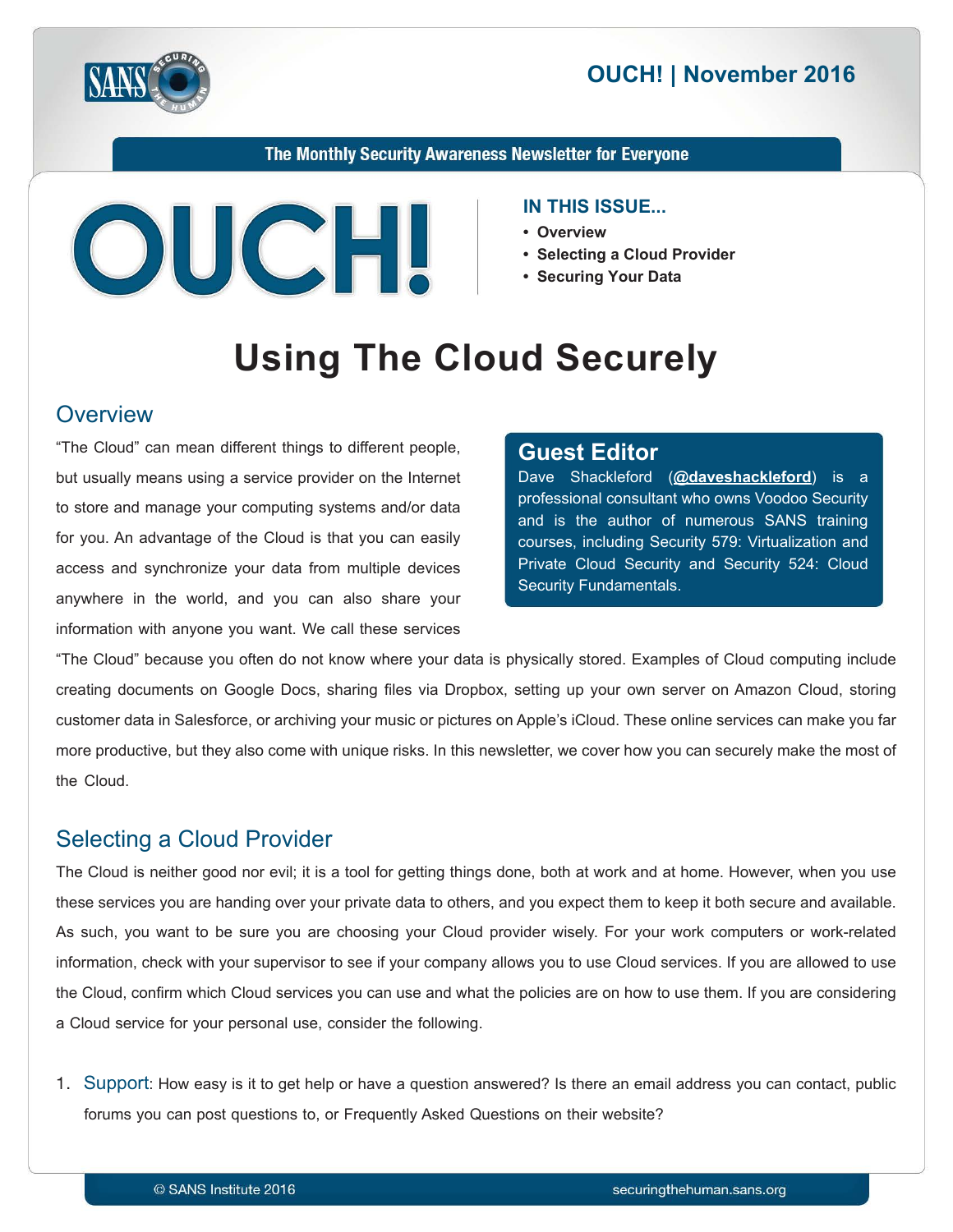# **2016 November 2016**



#### **Using The Cloud Securely**

- 2. Simplicity: How easy is it to use the service? The more complex the service is, the more likely you will make mistakes and accidentally expose or lose your information. Select a Cloud provider you find easy to understand, configure, and use.
- 3. Security: What data is collected about you, if any? How will your data get from your computer to the Cloud, and how is it stored in the Cloud? Is it encrypted, and if so, who can decrypt your data?
- 4. Terms of Service: Take a moment to review the Terms of Service. (They are often surprisingly easy to read.) Confirm who can access your data and what your legal rights are, as well as any security responsibilities assumed by the provider or required by you.



*accessible and make you more productive,* but be careful how you access and share *.information your*

#### **Securing Your Data**

Once you have selected a Cloud provider, the next step is to make sure you use your Cloud services properly. How you access and share your data can often have a far greater impact on the security of your files than anything else. Some key steps you can take include:

- 1. Authentication: Use a strong, unique passphrase to authenticate to your Cloud account. If your Cloud provider offers two-step verification, we highly recommend that you enable it. This is one of the most important steps you can take to protect your account.
- 2. Sharing Files/Folders: The Cloud makes it very simple to share, sometimes too simple. In a worst-case scenario, you may think you are sharing your files with just a specific individual, but you may accidently make your files or even entire folders publicly available to the entire Internet. The best way to protect yourself is to not share any of your files with anyone by default. Then only allow specific people (or groups of people) access to specific files or folders on a need-to-know basis. When someone no longer needs access to your files, remove them. Your Cloud provider should provide an easy way to track who has access to your files and folders.
- 3. Sharing Files/Folders Using Links: One common feature of some Cloud services is the ability to create a web link that points to your files or folders. This feature allows you to share these files with anyone you want by simply providing